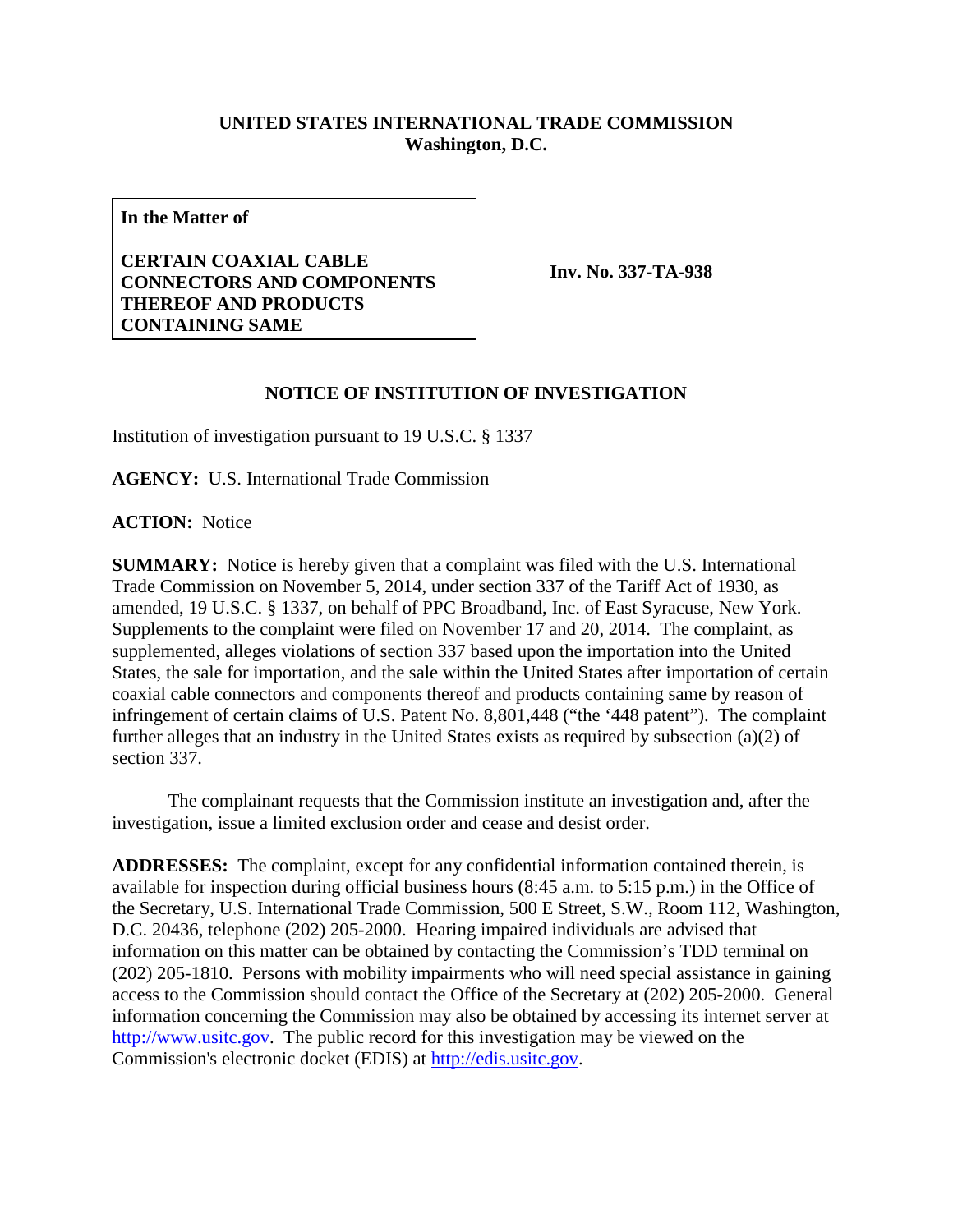**FOR FURTHER INFORMATION CONTACT:** The Office of Unfair Import Investigations, U.S. International Trade Commission, telephone (202) 205-2560.

**AUTHORITY:** The authority for institution of this investigation is contained in section 337 of the Tariff Act of 1930, as amended, and in section 210.10 of the Commission's Rules of Practice and Procedure, 19 C.F.R. § 210.10 (2014).

**SCOPE OF INVESTIGATION:** Having considered the complaint, the U.S. International Trade Commission, on December 4, 2014, **ORDERED THAT** –

(1) Pursuant to subsection (b) of section 337 of the Tariff Act of 1930, as amended, an investigation be instituted to determine whether there is a violation of subsection (a)(1)(B) of section 337 in the importation into the United States, the sale for importation, or the sale within the United States after importation of certain coaxial cable connectors and components thereof and products containing same by reason of infringement of one or more of claims 5, 25, 27, 29, 32, 40, 42, 44, 51, 54, 65, 67, 69, 87, 89, 95, 111, 113, 115, 118, and 121 of the '448 patent, and whether an industry in the United States exists as required by subsection (a)(2) of section 337;

(2) For the purpose of the investigation so instituted, the following are hereby named as parties upon which this notice of investigation shall be served:

(a) The complainant is:

PPC Broadband, Inc. 6176 East Molloy Road East Syracuse, NY 13057

(b) The respondent is the following entity alleged to be in violation of section 337, and is the party upon which the complaint is to be served:

> Corning Optical Communications RF, LLC 5310 West Camelback Road Glendale, AZ 85301

(c) The Office of Unfair Import Investigations, U.S. International Trade Commission, 500 E Street, S.W., Suite 401, Washington, D.C. 20436; and

(3) For the investigation so instituted, the Chief Administrative Law Judge, U.S. International Trade Commission, shall designate the presiding Administrative Law Judge.

Responses to the complaint and the notice of investigation must be submitted by the named respondent in accordance with section 210.13 of the Commission's Rules of Practice and Procedure, 19 C.F.R. § 210.13. Pursuant to 19 C.F.R. §§ 201.16(e) and 210.13(a), such responses will be considered by the Commission if received not later than 20 days after the date of service by the Commission of the complaint and the notice of investigation. Extensions of